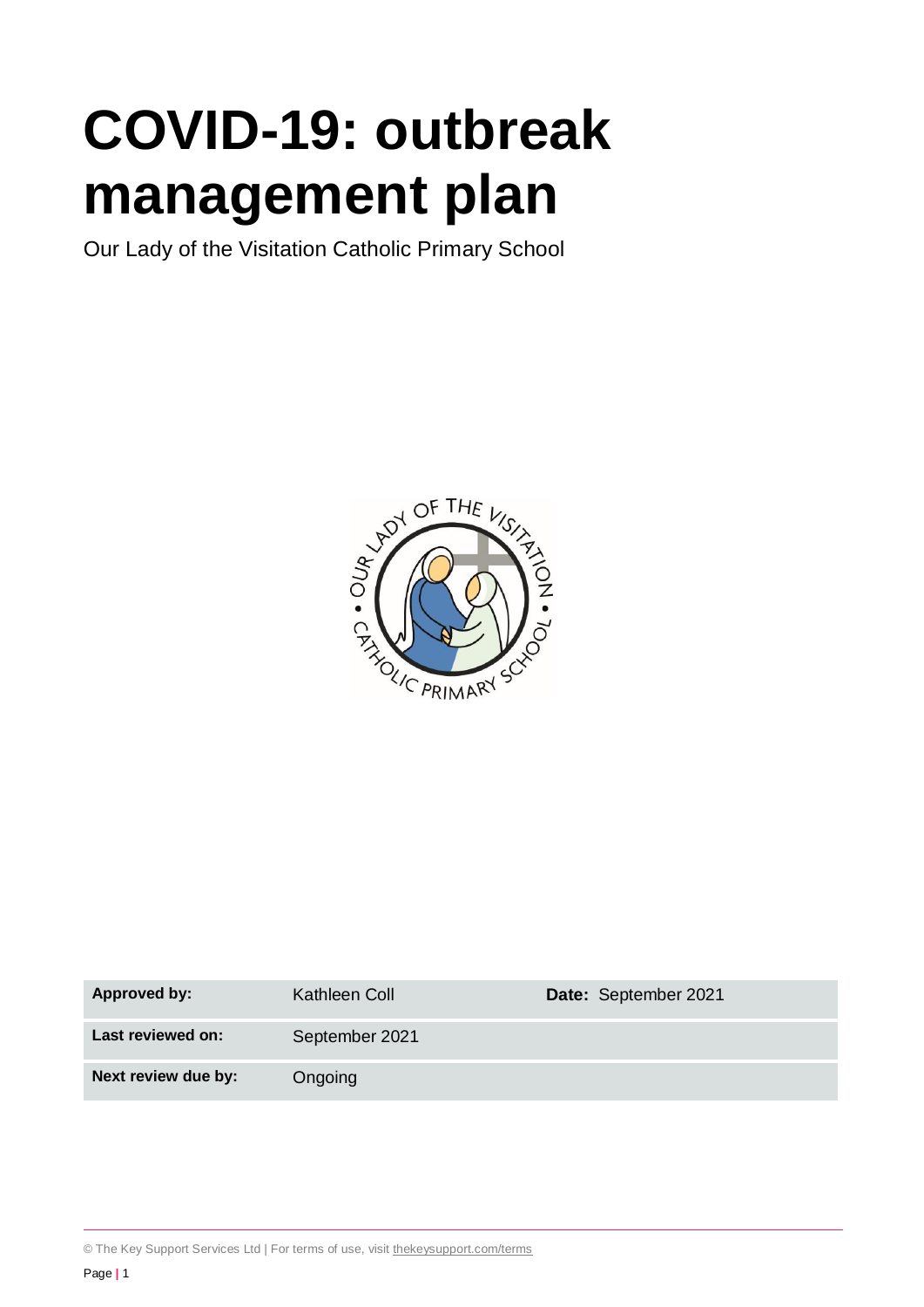# **1. Introduction**

This plan is based on the [contingency framework for managing local outbreaks](https://www.gov.uk/government/publications/coronavirus-covid-19-local-restrictions-in-education-and-childcare-settings) of COVID-19 and the [schools](https://www.gov.uk/government/publications/actions-for-schools-during-the-coronavirus-outbreak)  [operational guidance,](https://www.gov.uk/government/publications/actions-for-schools-during-the-coronavirus-outbreak) provided by the Department for Education (DfE).

We will only implement some, or all, of the measures in this plan in response to recommendations provided by our local authority (LA), directors of public health (DsPH), Public Health England (PHE) health protection team or the national government.

It may be necessary to implement these measures in the following circumstances, for example:

- To help manage a COVID-19 outbreak within the school. Actions will be considered when either of the following thresholds are met:
	- There are 5 positive cases amongst pupils or staff who are likely to have mixed closely within a 10 day period
	- 10% of pupils or staff who are likely to have mixed closely test positive within a 10-day period
- If COVID-19 infection rates in the community are extremely high, and other measures have failed to reduce transmission
- As part of a package of measures responding to a 'variant of concern' (VoC)
- > To prevent unsustainable pressure on the NHS

## **2. Seeking public health advice**

When one of the thresholds above is met, we will review the testing, hygiene and ventilation measures already in place.

We will also seek public health advice from a director of public health or health protection team. The Headteacher will be responsible for seeking this advice, and will do so by telephoning the DfE helpline (0800 046 8687) or the LA support Raj Choudary 07568 130165 or Steve Dunham 07940 546263.

## **3. Shielding**

We will adhere to national guidance on the reintroduction of shielding, which would apply to those on the shielded [patient list \(SPL\).](https://digital.nhs.uk/coronavirus/shielded-patient-list)

We will speak to individuals required to shield about additional protective measures in school or arrangements for home working or learning.

## **4. Other measures**

Parents, carers, pupils and staff will be informed promptly about the introduction of control measures. This will be done via email/letters sent home with pupils, once a decision has been made.

If recommended, we will limit:

- Residential educational visits
- > Open days
- > Transition or taster days
- > Parents coming into school
- > Live performances

If recommended, we will (re)introduce:

- Testing, including the use of an asymptomatic test site (ATS)
- > Bubbles, to reduce mixing between groups
- Face coverings in communal areas and classrooms for staff and visitors (unless exempt)

<sup>©</sup> The Key Support Services Ltd | [thekeysupport.com/terms](https://thekeysupport.com/terms-of-use)